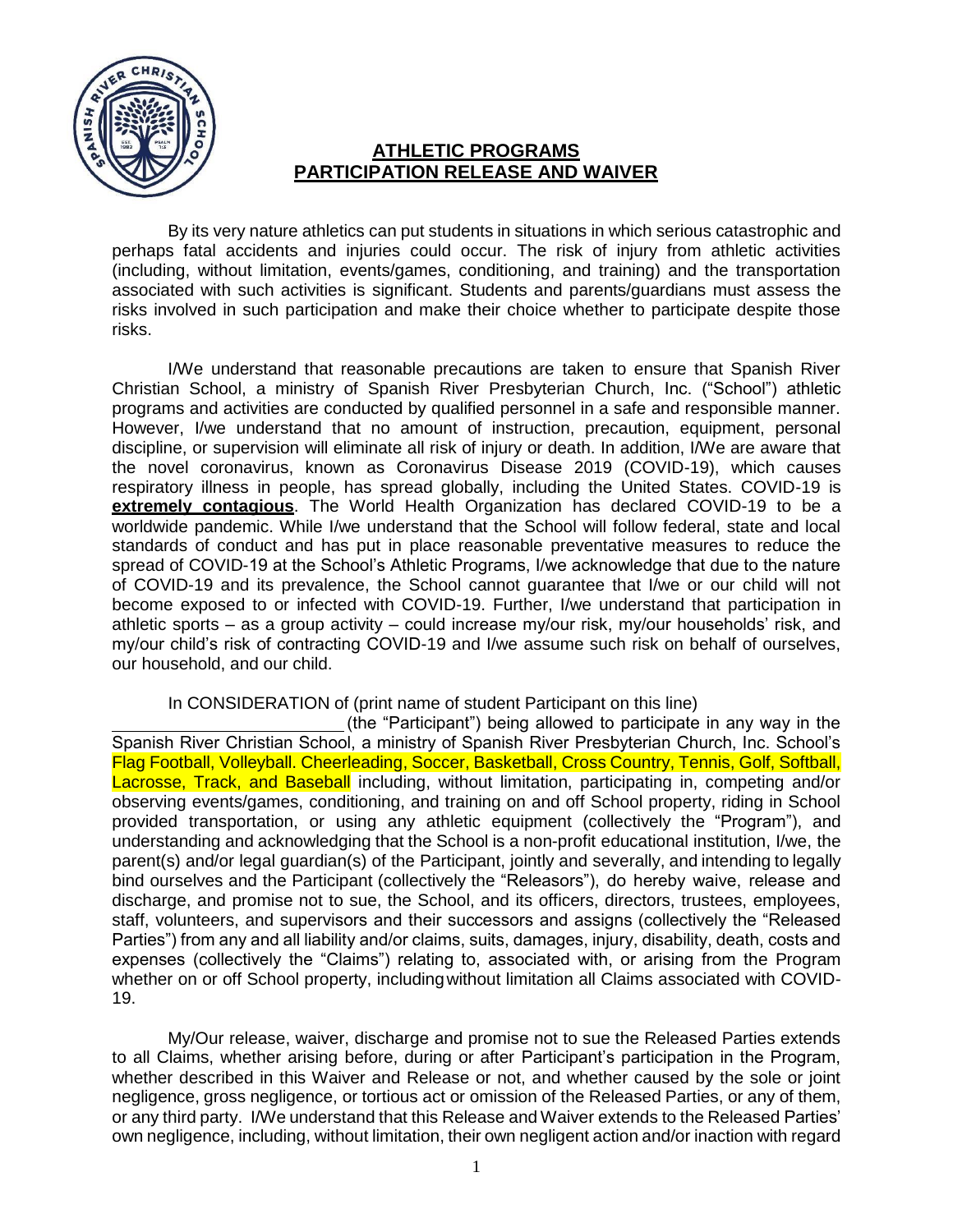to protection against the COVID-19 virus. However, this Release and Waiver does not apply to

the willful misconduct of the Released Parties. The Releasors hereby knowingly and voluntarily waive, to the fullest extent permitted by law, the benefits of any statute, law, rule, or common law which may limit the scope of this Release and Waiver.

This Release and Waiver does not release and is not intended to release any claims Releasors may have against any person and/or party other than the Released Parties.

If any part of this Release and Waiver, or if the whole Release and Waiver is found to be invalid, unenforceable, or void, for any reason, then the Releasors acknowledge and agree that the Released Parties' entire liability to the Releasors or any other person shall never, under any circumstances, be more than any applicable insurance limits, even if one or more of the Released Parties was negligent or grossly negligent. In addition, the Releasors acknowledge that none of the Released Parties shall ever be liable to any person for special, incidental, consequential, or punitive damages or for any indirect damages such as, but not limited to, exemplary damages or lost earnings, lost revenues or loss of consortium, or companionship (even if the Released Parties have been advised of the possibility of such damages) whether based upon statute, contract, tort, negligence, strict liability, or otherwise.

I/We am/are aware that the Program involves physical sport activities, which can include physical contact between players, as well as the use of equipment, failure of equipment, variation in terrain (such as holes, depressions, loose gravel, rocks, and so on), all of which may result in serious accidents or injuries (such as sprained or twisted joints, bruises, scrapes, cuts, lacerations, puncture wounds, bone fractures and injuries sustained in falls), strenuous physical exertion, exposure to outside elements, and numerous other exposures to risk of injury or illness. The risk of injury or illness (including, without limitation, during attendance at the Program and participation in games, practice, conditioning, training and transportation associated with Program activities) is significant, including, without limitation, risk of permanent paralysis, concussion, brain injury, heat stroke, heat exhaustion, dehydration, other serious physical or mental impairment, and death.

I/We acknowledge and understand that the circumstances regarding COVID-19 are changing from day to day and that accordingly, CDC guidance is regularly modified and updated, and I/we accept full responsibility for familiarizing myself/ourselves with the most recent updates, as well as the changing conditions in my/our community, and all state and local orders. I/We understand and acknowledge that I/we have an obligation to monitor Participant for symptoms of illness and to not permit Participant to engage in Program activities if Participant is experiencing any symptoms of illness, including without limitation, those associated with COVID-19, such as fever, sore throat, shortness of breath, chills, muscle pain, new loss of taste or smell, gastrointestinal symptoms (like nausea, vomiting, or diarrhea), and cough. In addition, if Participant is experiencing any symptoms of illness once at a Program activity, the School will contact me/us to come and pick up Participant.

By granting permission to Participant to participate in the Program and in signing this Release and Waiver, I/we acknowledge and agree that: (1) I/we are aware of and understand fully the risk to the Participant personally and to the Participant's property, which may result in Participant's serious or permanent bodily injury or death, and I/we understand that the risk to the Participant can be a consequence not only of the Participant's acts or omissions, but also of the actions or negligence of the School (including coaches, staff, employees, volunteers, agents, representatives or any other of the Released Parties), other participating athletes or adults, independent contractors or third parties, or transportation and equipment; (2) I/we are responsible for requesting any additional information we need to determine whether the Participant will participate in the Program; and (3) the School's coaches and staff has been available to answer questions about the nature and demands of the Program.